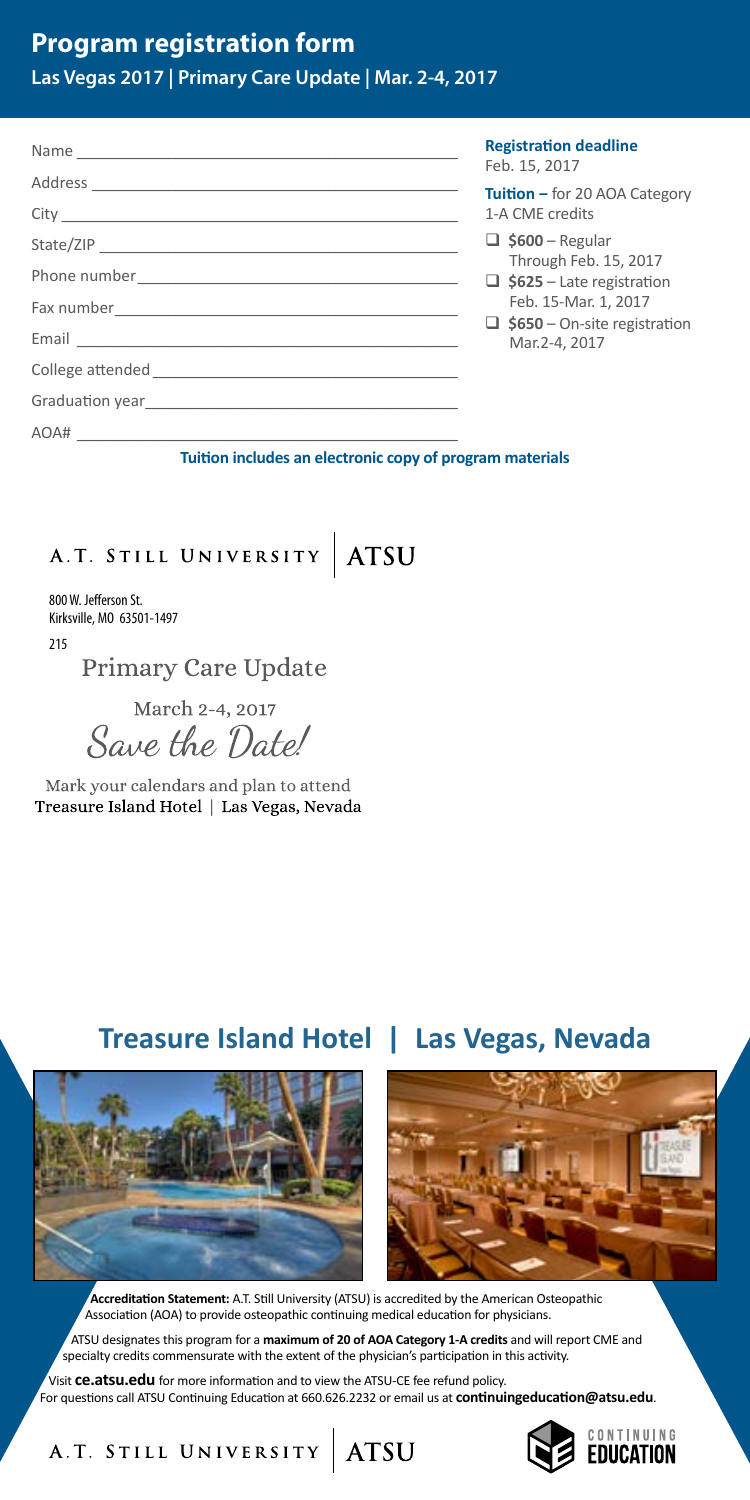## Primary Care Update Based on your responses to our recent **ATSU CME**

**Needs Assessment Survey**, experts will be presenting the latest up-to-date information on these topics:

- Neurodegenerative Disorders Nutrition
- Carotid Artery Occlusive Disease Dermatology
- OMT in the Homeless Population Abnormal LFT's
- Pediatric Addiction Sleep Deprivation
- Integrative Medicine Physician Burnout
- Spinal Cord Injury Evaluation TMJ and Facial Pain
- Alzheimer's and Dementia

# March 2-4, 2017

### Don't miss the opportunity to earn 20 of AOA Category 1-A CME credits!

For more information and to register go to **ce.atsu.edu** or call 660.626.2232.

#### \* Program subject to change

Hotel reservation information is available at **ce.atsu.edu**. Reservations can also be made by:

- •Call 888.503.8999/reference group code: **ATSTILL**
- •Online: aws.passkey.com/event/15511731/owner/ 4946/landing
- ATSU discounted rates expire Feb. 10, 2017

## Earn valuable AOA category 1-A CME credits.

## **Continuing Education Upcoming Programs**

Mark your calendar and plan to attend!

## 2017

#### **ATSU CE/CME Cruise**

Jan. 14-21, 2017 Royal Caribbean's Harmony of the Seas Fort Lauderdale, Florida (cruise departure) Western Caribbean

### **Primary Care Update** Aug. 4-6, 2017 Tan-Tar-A | Osage Beach, Missouri

## 2018

## **ATSU CE/CME Cruise** Jan. 27-Feb. 3, 2018 Royal Caribbean's Harmony of the Seas

Fort Lauderdale, Florida (cruise departure) Eastern Caribbean

#### **Founder's Day – Missouri campus** Oct. 19-21, 2017 Kirksville, Missouri

**Big Cedar Primary Care Update** Nov. 30-Dec. 2, 2017 Big Cedar Lodge | Ridgedale, Missouri

Visit **ce.atsu.edu** or call ATSU Continuing Education at 660.626.2232 for more details.

- 
- 
- 
- 
- 
-